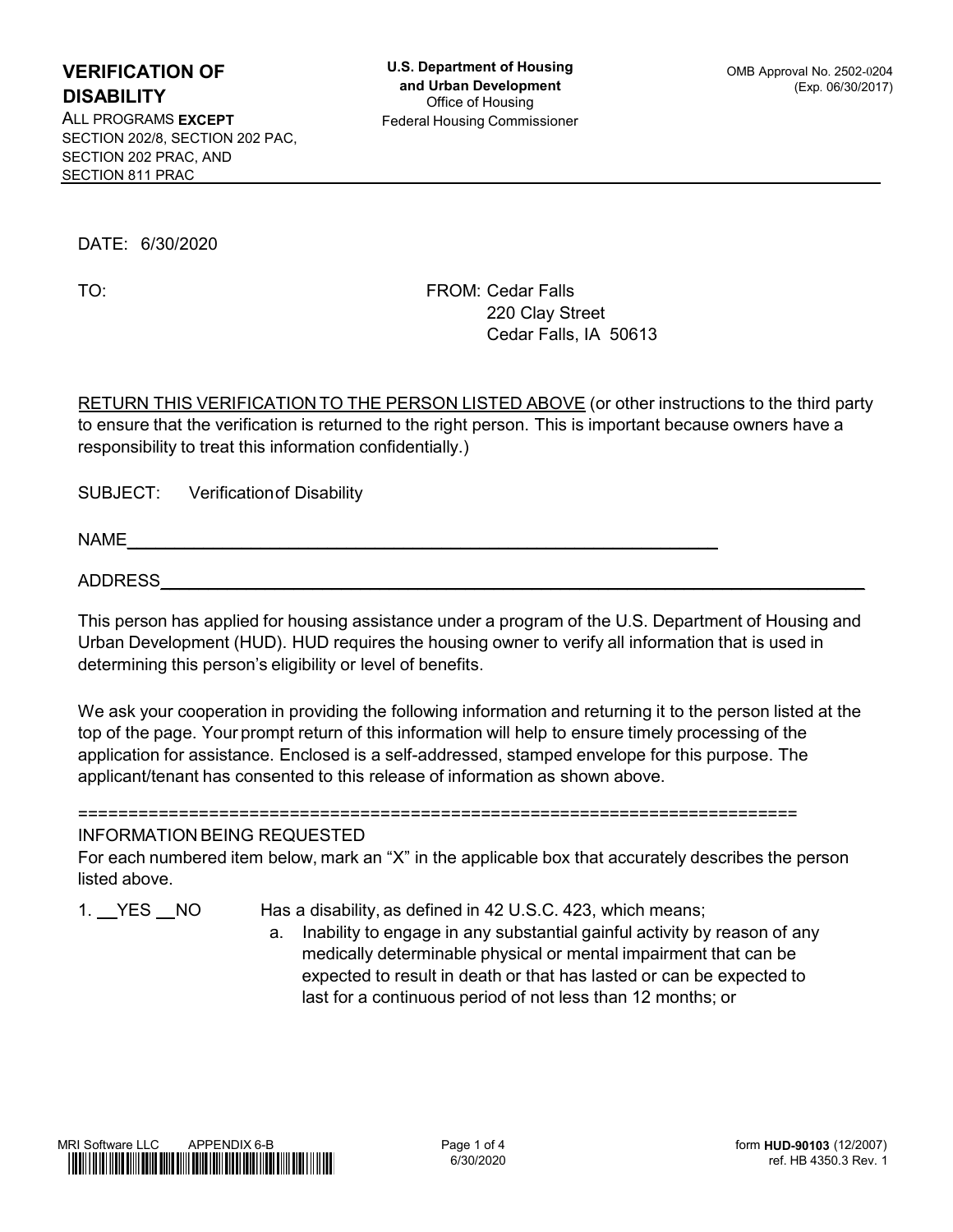ALL PROGRAMS EXCEPT SECTION 202/8, SECTION 202 PAC, SECTION 202 PRAC, AND SECTION 811 PRAC

**U.S. Department of Housing**<br>
and Urban Development<br>
Office of Housing<br>
Federal Housing Commissioner<br>
Pederal Housing Commissioner<br>
D.<br>
In the case of an individual who has attained the age of 55 and is<br>
blind, inability b U.S. Department of Housing<br>
and Urban Development<br>
OMB Approval No. 2502-0204<br>
Office of Housing<br>
Federal Housing Commissioner<br>
In the case of an individual who has attained the age of 55 and is<br>
blind, inability by reason U.S. Department of Housing<br>
and Urban Development<br>
office of Housing<br>
Federal Housing Commissioner<br>
Federal Housing Commissioner<br>
In the case of an individual who has attained the age of 55 and is<br>
blind, inability by reas **U.S. Department of Housing** OMB Approval No. 2502-0204<br>
and Urban Development<br>
Office of Housing<br>
Federal Housing Commissioner<br>
In the case of an individual who has attained the age of 55 and is<br>
blind, inability by reas **U.S. Department of Housing** OMB Approval No. 2502-0204<br>
and Urban Development<br>
Office of Housing<br>
Federal Housing Commissioner<br> **Federal Housing Commissioner**<br> **In the case of an individual who has attained the age of 55** 

**U.S. Department of Housing**<br>
and Urban Development<br>
Office of Housing<br>
Federal Housing Commissioner<br>
Federal Housing Commissioner<br>
In the case of an individual who has attained the age of 55 and is<br>
blind, inability by r **U.S. Department of Housing**<br>
and Urban Development<br>
Office of Housing<br>
Federal Housing Commissioner<br>
Federal Housing Commissioner<br>
In the case of an individual who has attained the age of 55 and is<br>
blind, inability by r U.S. Department of Housing<br>
and Urban Development<br>
offices of Housing<br>
offices of a correction of Housing<br>
Federal Housing Commissioner<br>
In the case of an individual who has attained the age of 55 and is<br>
bilind, inabilit U.S. Department of Housing<br>
and Urban Development<br>
officioning<br>
officioning<br>
officioning Commissioner<br>
Federal Housing Commissioner<br>
In the case of an individual who has attained the age of 55 and is<br>
by a limitativity by U.S. Department of Housing<br>
and Urban Development<br>
office of Housing<br>
office of Housing<br>
Federal Housing Commissioner<br>
In the case of an individual who has attained the age of 55 and is<br>
blind, inability by reason of such U.S. Department of Housing<br>
and Urban Development<br>
office of Folusing<br>
Federal Housing Commissioner<br>
Federal Housing Commissioner<br>
In the case of an individual who has attained the age of 55 and is<br>
lighting, inability by and Urban Development<br>
Federal Housing Commissioner<br>
Federal Housing Commissioner<br>
In the case of an individual who has attained the age of 55 and is<br>
blind, inability by reason of such blindness to engage in substantial<br> 2.  $\text{ZFCN}$  2.  $\text{ZFCN}$ <br>
2. The state of an individual who has attained the age of 55 and is<br>
2. CTION 811 PRAC<br>
2.  $\text{DNN}$  and  $\text{DNN}$  be reason of such blindeness to engage in substantial<br>
2.  $\text{dmin}$  and  $\text{dmin}$  a b. In the case of an individual who has attained the age of 55 and is<br>blind, inability by reason of such bilndness to engage in substantial<br>gainful activity requiring skills or abilities comparable to those of any<br>gainful b. In the case of an individual who has attained the age of 55 and is blind, inability by reason of such bilindenss to engage in substantial gainful activity requiring skills or abilities comparable to those of any gainfu b. In the case of an individual who has attained the age of 55 and is<br>blind, inability by reason of such blindness to engage in substantial<br>gainful activity requiring skills or abilities comparable to those of any<br>gainful In the case of an individual who has attained the age of 55 and is<br>blind, inability by reason of such blindness to engage in substantial<br>gainful activity requiring skills or abilities comparable to those of any<br>gainful ac 3. Supplied to the purposes of this discussion of the David Computer and the David Computer and the purposes of this definition, the term bindness, as defined in section 416((1) of this title, means central vision acuity between the the state of this ameterial of the term blindness, as defined in<br>section 416(i)(1) of this title, means central vision acuity of 20/200 or<br>less in the better eye with use of a correcting lens. An eye which is<br>a From the purposes of this definition, the term blindness, as defined in<br>section 416(i)(1) of this tittle, means central vision acuity of 20/200 or<br>less in the better eye with use of a correcting lens. An eye which is<br>acco For the purposes of this definition, the term blindness, as defined in<br>section 416(i)(1) of this title, means central vision acuity of 20/200 or<br>less in the better eye with use of a correcting lens. An eye which is<br>accomp For the purposes of that seminonit, the fermi bundiness, as defined in<br>section 416(i)(1) of this title, means central vision acuity of 20/200 or<br>less in the better eye with use of a correcting lens. An eye which is<br>accomp become the vising the main search was the solution of a correcting lens. An eye which is accompanied by a limitation in the fields of vision such that the widest diameter of the visual field subtends an angle no greater th essar in exercit eye wint as or a conventing relation in the year wind the widest<br>diameter of the visual field subtends an angle no greater than 20<br>degrees shall be considered for the purposes of this paragraph as<br>having a accomplemental of the visual field subtends an angle no greater than 20<br>digneter of the visual field subtends an angle no greater than 20<br>degrees shall be considered for the purposes of this paragraph as<br>having a central v

- -
	-
	-
- dameter of the wasaried such that all denotes are any the degrees shall be considered for the purposes of this paragraph as<br>having a central visual acuity of 20/200 or less.<br>a physical, mental, or emotional impairment that naving a central visual actory of 20/200 of ress.<br>
a physical, mental, or emotional impairment that:<br>
Is expected to be of long-continued and indefinite duration;<br>
Substantially impedes his or her ability to live independe
	-
	-
	-
	- - (1) Self-care,
		-
		- (4) Mobility,
		- (5) Self-direction,
		-
		-
- is expected to be of nong-continued and intentinite duration;<br>Substantially impedes his or her ability to live independently; and<br>Is of such a nature that the ability to live independently could be<br>improved by more suitabl Substantially impease ins or ner ability to live independently could be<br>lis of such a nature that the ability to live independently could be<br>improved by more suitable housing conditions.<br>
A developmental disability as defi c. Is of such a nature that the ability to live independently could be<br>improved by more suitable housing conditions.<br>As a developmental disability as defined in Section 102(7) of the<br>Developmental Disabilities Assistance a mproved by more suitable nousing conditions.<br>
a developmental disability as defined in Section 102(7) of the<br>
opmental Disabilities Assistance and Bill of Rights Act 42 U.S.C.<br>
8)), i.e., a person with a severe chronic dis a developmental disability as defined in Section 102(7) of the<br>olopmental Disabilities Assistance and Bill of Rights Act 42 U.S.C.<br>(8)), i.e., a person with a severe chronic disability that:<br>Is attributable to a mental or and coordinated. a. is affinious to a mental or physical impairments;<br>
combination of mental and physical impairments;<br>
b. Is manifested before the person attains age 22;<br>
c. is likely to continue indefinitely;<br>
d. Results in substantial ref. 1<br>Frances<br>Frances<br>And the same of the 4350.3 Rev. 1<br>The 4350.3 Rev. 1

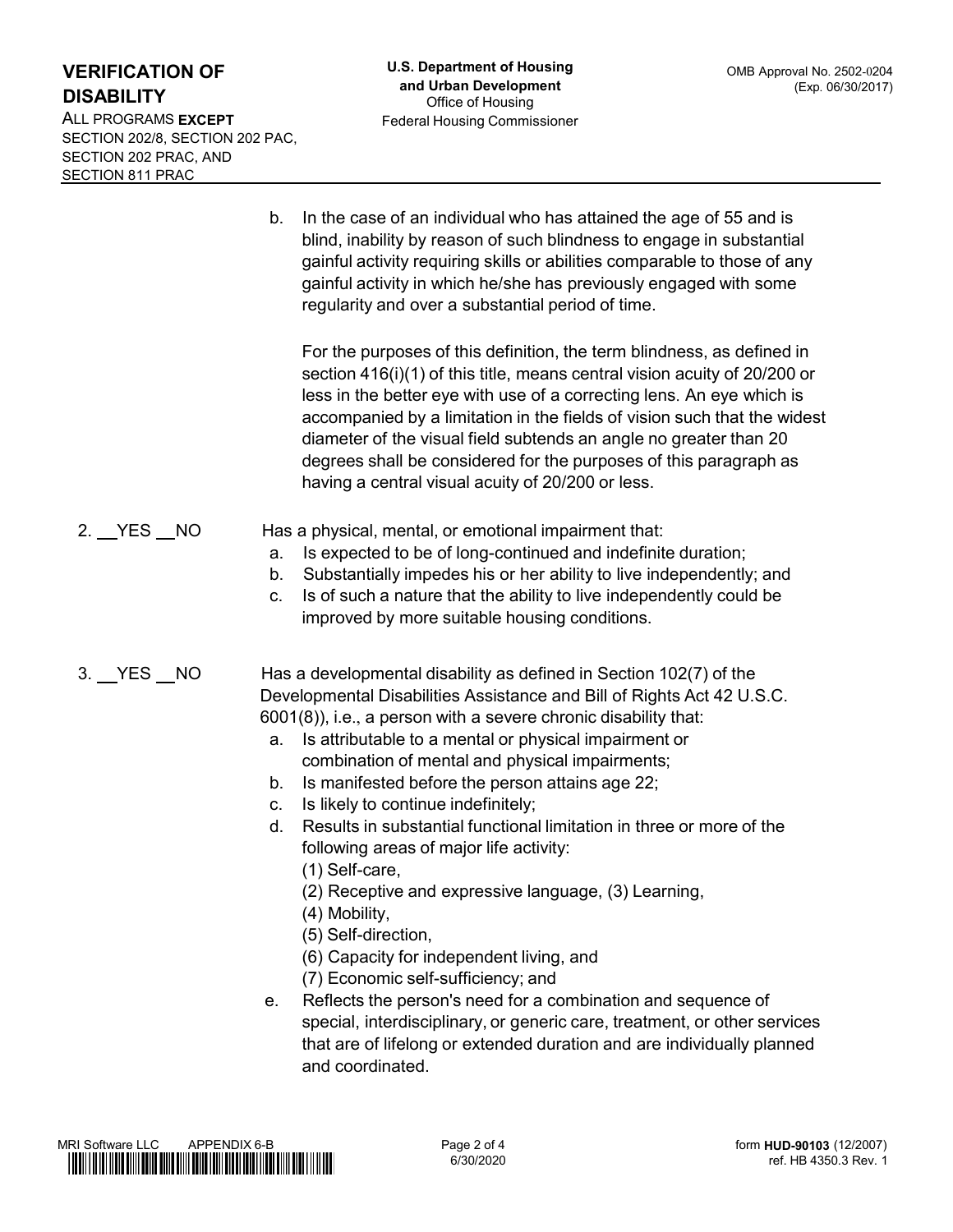ALL PROGRAMS EXCEPT SECTION 202/8, SECTION 202 PAC, SECTION 202 PRAC, AND SECTION 811 PRAC

 $\mathcal{L}_\text{max}$  , we can assume that the contract of  $\mathcal{L}_\text{max}$ 

 $\mathcal{L}_\text{max}$  , we can assume that the contract of  $\mathcal{L}_\text{max}$ 

ERIFICATION OF<br>
4. Department of Housing<br>
SABILITY<br>
1. PROGRAMS EXCEPT<br>
1. PROGRAMS EXCEPT<br>
CITON 202 PRAC, AND<br>
CITON 202 PRAC, AND<br>
4. YES NO Is the above a person whose disability is based **solely** on any drug or<br>
4. YE **U.S. Department of Housing**<br>
and Urban Development<br>
office of Housing<br>
Federal Housing Commissioner<br>
Federal Housing Commissioner<br>
Is the above a person whose disability is based **solely** on any drug or<br>
alcohol dependenc **ERIFICATION OF**<br> **BABILITY**<br> **LPROGRAMS EXCEPT**<br>
LPROGRAMS EXCEPT<br>
TOON 2029. PRAC, AND<br>
CTION 2029. PRAC, AND<br>
CTION 2029. PRAC, AND<br>
<br> **LPLACE AND TITLE OF PERSON**<br>
<br> **LPLACE AND TITLE OF PERSON**<br>
<br> **RAME AND TITLE OF P** ERIFICATION OF<br>
SABILITY<br>
LARGRAMS EXCEPT<br>
LARGRAMS EXCEPT<br>
CTION 2028, SECTION 202 PAC,<br>
CTION 811 PRAC<br>
LARGRAMS<br>
LARGRAMS<br>
LARGRAMS<br>
LARGRAMS<br>
LARGRAMS<br>
TION 11 DRAME AND TITLE OF PERSON<br>
SUPPLYING THE INFORMATION<br>
SIGN

 $\mathcal{L}=\{1,2,3,4,5\}$ 

FIRM/ORGANIZATION

========================================================================

SIGNATURE DATE

DATE

Public reporting burden for this collection is estimated to average 12 minutes per response, including the time for reviewing instructions, searching existing data sources, gathering and maintaining the data needed, and completing and reviewing the collection of information. This information is required to obtain benefits and is voluntary. HUD may not collect this information, and you are not required to complete this form, unless it displays a currently valid OMB control number. Owners/management agents must obtain third party verification that a disabled individual meets the definition for persons with disabilities for the program governing the housing where the individual is applying to live. The definitions for persons with disabilities for programs covered under the United States Housing Act of 1937 are in 24 CFR 403 and for the Section 202 and Section 811 Supportive Housing for the Elderly and Persons with Disabilities in 24 CFR 891.305 and 891.505. No assurance of confidentiality is provided.

The Department of Housing and Urban Development (HUD) is authorized to collect this information by the U.S. Housing Act of 1937, as amended (42 U.S.C. 1437 et. seq.); the Housing and Urban-Rural Recovery Act of 1983 (P.L. 98-181); the Housing and Community Development Technical Amendments of 1984 (P.L. 98-479); and by the Housing and Community Development Act of 1987 (42 U.S.C. 3543). The Department of Housing and Urban Development (HUD) is subtricted to collect this information by the U.S. Housing<br>  $\text{Met of 1937, s. s.}$  annoted (42 U.S.C. 1437 et. seq.); the Housing and Urban-Rucal Recovery Act of 1983 ( Processing<br>
18-181);<br>
and Community<br>
ref. HB 4350.3 Rev. 1